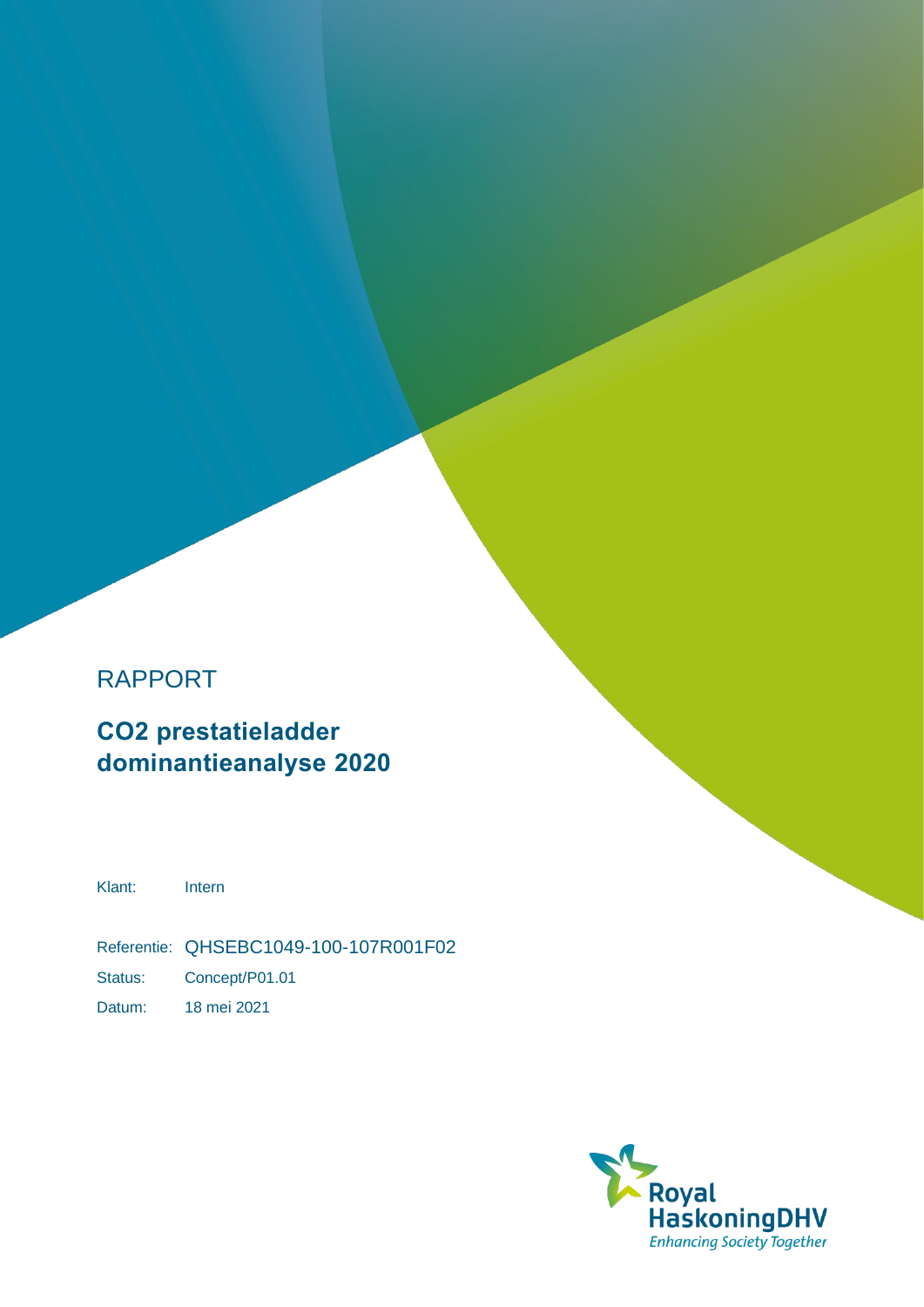

#### **HASKONINGDHV NEDERLAND B.V.**

Laan 1914 no.35 3818 EX AMERSFOORT Transport & Planning Trade register number: 56515154

+31 88 348 20 00 **T**

+31 33 463 36 52 **F**

info@rhdhv.com **E**

royalhaskoningdhv.com **W**

Titel document: CO2 prestatieladder dominantieanalyse 2020 Ondertitel: Referentie: QHSEBC1049-100-107R001F02 Status: P01.01/Concept Datum: 18 mei 2021 Projectnaam: -Projectnummer: - Auteur(s): Maarten van den Berg, Jorrit Zuidema, Jasper Roosendaal Opgesteld door: Jasper Roosendaal

Gecontroleerd door: Margit Heine



### **Disclaimer**

*No part of these specifications/printed matter may be reproduced and/or published by print, photocopy, microfilm or by*  any other means, without the prior written permission of HaskoningDHV Nederland B.V.; nor may they be used, *without such permission, for any purposes other than that for which they were produced. HaskoningDHV Nederland B.V. accepts no responsibility or liability for these specifications/printed matter to any party other than the persons by whom it was commissioned and as concluded under that Appointment. The integrated QHSE management system of HaskoningDHV Nederland B.V. has been certified in accordance with ISO 9001:2015, ISO 14001:2015 and OHSAS 18001:2007.*

i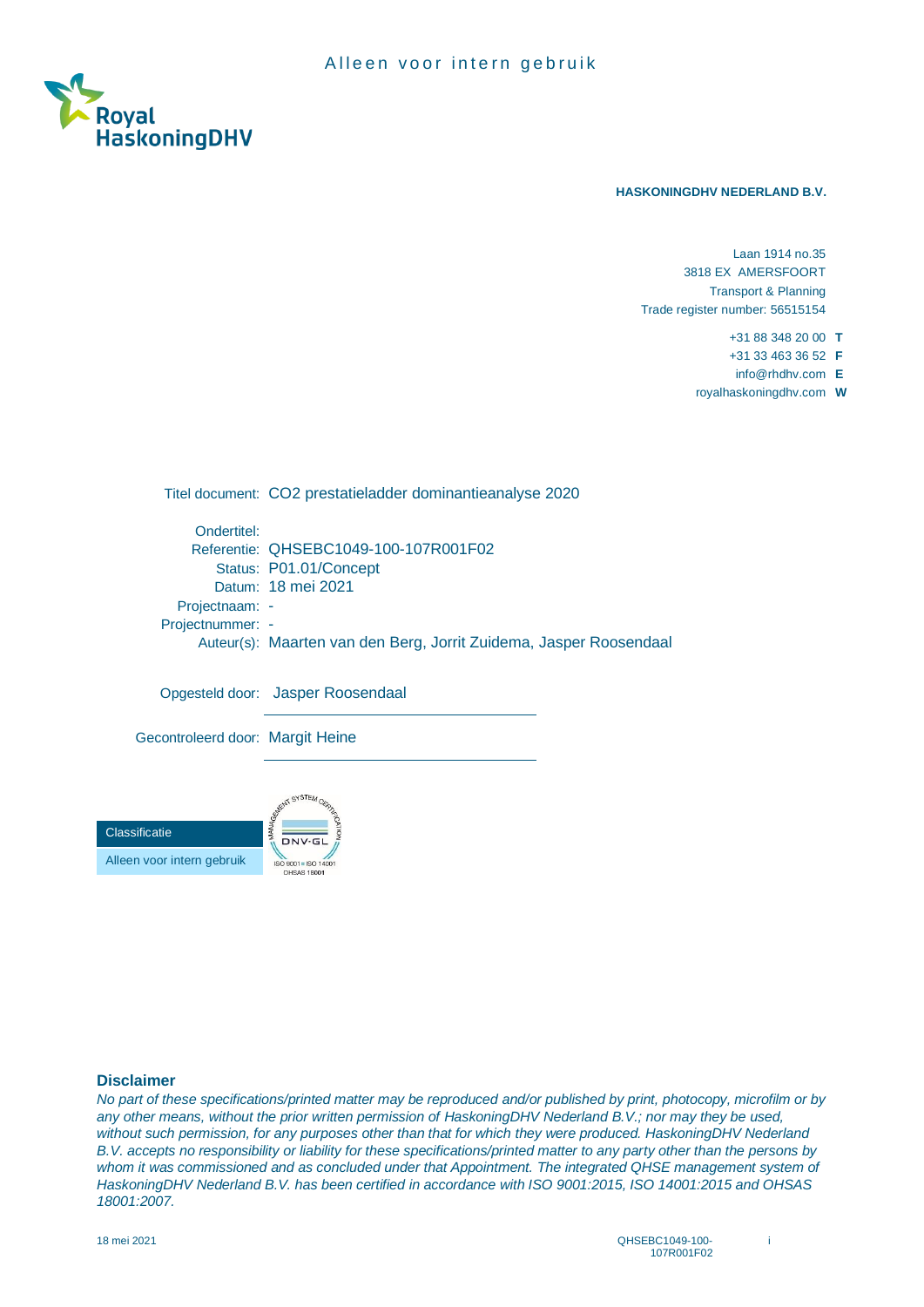

## Goal:

Determine a ranking of the most substantive scope 3 emissions sources that contribute most to the total scope 3 emissions of RHDHV-NL (project of our clients) and at the same time can be influenced by the company, all based on indications of relative size. Commuting travel is not included as an activity of CO2 emissions, as this is included fully in the RHDHV footprint and is not directly related to activities in projects of clients.

| <b>PMC's (product</b><br>market<br>combination) | Description of activity of CO <sub>2</sub><br>emission                                                                                                                            | <b>Emission sources of CO2</b><br>emission                                                                                                                                                                                                                                   | <b>Relative impact of this</b><br>sector and activities on<br>CO <sub>2</sub> emissions                                                       | <b>Relative</b><br>impact $(*)$ | Our influence in the design on<br>CO <sub>2</sub> reduction                                                                                                                  | 4. Influence<br>factor (**) | Influence of<br>turnover of this<br><b>PMC in NL (***)</b> | Share in turn-<br>over (multiplying<br>3b, 4b and 5) |
|-------------------------------------------------|-----------------------------------------------------------------------------------------------------------------------------------------------------------------------------------|------------------------------------------------------------------------------------------------------------------------------------------------------------------------------------------------------------------------------------------------------------------------------|-----------------------------------------------------------------------------------------------------------------------------------------------|---------------------------------|------------------------------------------------------------------------------------------------------------------------------------------------------------------------------|-----------------------------|------------------------------------------------------------|------------------------------------------------------|
|                                                 | 2a                                                                                                                                                                                | 2 <sub>b</sub>                                                                                                                                                                                                                                                               | 3a                                                                                                                                            | 3 <sub>b</sub>                  | 4a                                                                                                                                                                           | 4 <sub>b</sub>              | 5 <sup>1</sup>                                             | 6                                                    |
| 1. Industry &<br><b>Buildings</b>               | Sustainable Universities/<br>hospitals Design and<br>construction. Including energy<br>performance during the period<br>off use and asset management<br>(Structural design & ABB) | CO2 emissions from<br>construction:<br>Energy<br>×.<br>Raw materials/resources<br><b>Transport</b><br>CO2 emissions during the<br>period of use:<br><b>Building facilities:</b><br>heating, cooling and air<br>treatment (excluding their<br>personal (ICT) energy<br>needs. | The construction and use<br>of universities and<br>hospitals has globally a<br>small impact on CO2<br>emissions, based on<br>expert judgement | 3 <sup>2</sup>                  | In our design activities for our<br>clients we have a significant<br>influence on the CO2-footprint of<br>the construction and the CO2<br>emission during the period of use. | 10                          |                                                            |                                                      |
|                                                 | Offices Design, construction and<br>energy performance during the<br>period off use. (Structural design<br>& ABB)                                                                 | CO2 emissions from<br>construction:<br>Enerav<br>Raw materials/resources<br><b>Transport</b><br>CO2 emissions during the<br>period of use:<br><b>Building facilities:</b><br>heating, cooling and air<br>treatment (excluding their<br>personal (ICT) energy<br>needs.       | The construction and use<br>of buildings has globally a<br>substantial impact on<br>CO2 emissions, based on<br>expert judgement               | $\overline{7}$                  | In our design activities for our<br>clients we have a significant<br>influence on the CO2-footprint of<br>the construction and the CO2<br>emission during the period of use. | 10                          |                                                            |                                                      |
|                                                 | Industry and energy (Industrial<br>engineering)                                                                                                                                   | CO <sub>2</sub> emissions from<br>construction:<br>Energy<br>Raw materials/resources<br>Transport<br>CO2 emissions during<br>production period:<br>Raw materials/resources<br><b>Transport</b>                                                                               | Industry is a significant<br>factor in global CO2<br>emissions                                                                                | 8                               | Because of the nature of our<br>activities in this sector we have<br>limited influence on the Total CO2<br>emissions.                                                        | $\overline{4}$              |                                                            |                                                      |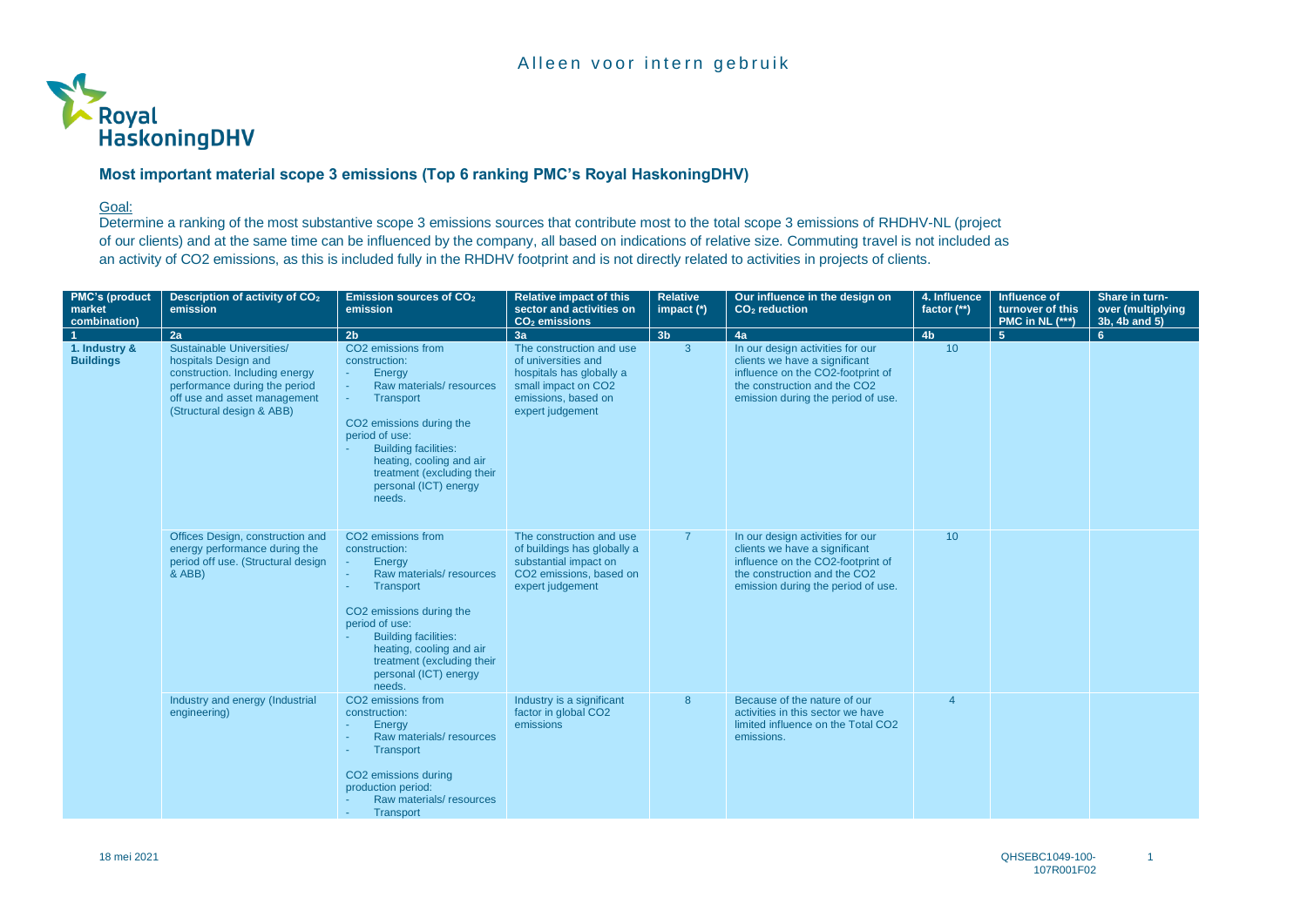

|                                      |                                                                                                                                                                                        | <b>Energy consumption</b>                                                                                                                                                                                                                            |                                                                                                                                                                                                        |                |                                                                                                                            |                 |   |     |
|--------------------------------------|----------------------------------------------------------------------------------------------------------------------------------------------------------------------------------------|------------------------------------------------------------------------------------------------------------------------------------------------------------------------------------------------------------------------------------------------------|--------------------------------------------------------------------------------------------------------------------------------------------------------------------------------------------------------|----------------|----------------------------------------------------------------------------------------------------------------------------|-----------------|---|-----|
|                                      | Industry and energy<br>(Consultancy)                                                                                                                                                   | CO <sub>2</sub> emissions from<br>construction:<br>Energy<br>×<br>Raw materials/resources<br>Transport<br>CO2 emissions during<br>production period:<br>Raw materials/resources<br>Transport<br><b>Energy consumption</b>                            | Industry is a significant<br>factor in global CO2<br>emissions                                                                                                                                         |                | Because of the nature of our<br>activities in this sector we hardly<br>have influence on the Total CO2<br>emissions.       | 8               |   |     |
| <b>Total Industry</b><br>& Buildings |                                                                                                                                                                                        |                                                                                                                                                                                                                                                      | <b>Total impact PMC</b><br><b>Industry &amp; Buildings:</b>                                                                                                                                            | $\overline{7}$ | <b>Total influence PMC Industry &amp;</b><br><b>Buildings:</b>                                                             | 6               | Δ | 168 |
| 2. Transport &<br><b>Planning</b>    | Infrastructure roads: civil<br>constructions and bridges,<br>including utilities and<br>maintenance. CO <sub>2</sub> emission<br>from road- and rail travel<br>kilometres is excluded. | CO2 emissions from<br>construction:<br>Energy<br>÷<br>Raw materials/resources<br>Transport<br>÷<br>CO2 emission during the<br>period of use:<br><b>Maintenance</b><br>Electricity (movable<br>bridges)                                               | The construction and use<br>of civil constructions and<br>bridges has globally a<br>substantial impact on<br>CO2 emissions, based on<br>expert judgment                                                | $\overline{7}$ | We do have significant influence<br>because of our innovation<br><i>initiatives</i>                                        | 10 <sup>°</sup> |   |     |
|                                      | Infrastructure: design and<br>construction including energy<br>(electricity use) and<br>maintenance during use.                                                                        | CO <sub>2</sub> emissions from<br>construction:<br>Energy<br>×.<br>Raw materials/resources<br>÷<br>Transport<br>÷<br>CO2 emission during the<br>period of use:<br>Maintenance<br>Electricity (street and<br>highway light and traffic<br>light etc.) | <b>Transport contributes</b><br>substantially to CO2<br>emission, based on<br>expert judgment.                                                                                                         | $\overline{7}$ | We do have significant influence<br>because of our innovation<br>initiatives                                               | 10              |   |     |
|                                      | Urban area development, Master<br>planning                                                                                                                                             | CO2 emissions from<br>construction:<br>Energy<br>Raw materials/resources<br>×.<br>Transport<br>CO <sub>2</sub> emission during the<br>period of use:<br>Maintenance                                                                                  | Main source of CO2 in<br>urban surroundings is<br>from the use of roads and<br>buildings not the<br>development and the<br>presence of the sites<br>itself, so limited influence<br>(expert judgement) | $\overline{4}$ | Working on sustainable<br>development we do have<br>substantial influence in the design<br>phase of these projects: medium | $\overline{7}$  |   |     |
|                                      | Rail, design and construction.<br>Including utilities and<br>maintenance during use. CO2                                                                                               | CO <sub>2</sub> emissions from<br>construction:<br>Energy                                                                                                                                                                                            | <b>Transport contributes</b><br>substantially to CO2                                                                                                                                                   | $\overline{7}$ | Even though our design influence<br>is big we have very small influence                                                    | 3               |   |     |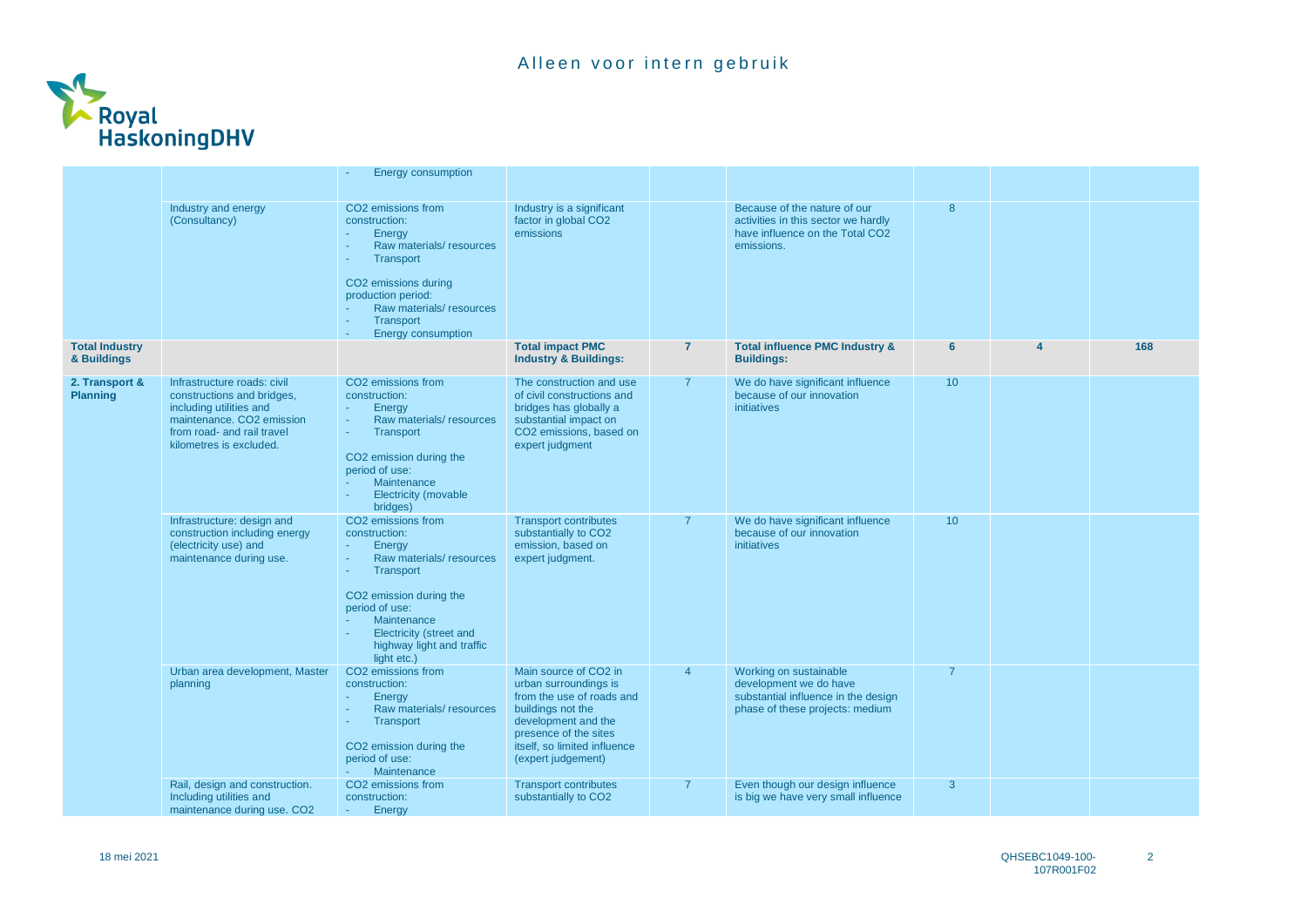

|                                      | emission from road- and rail<br>travel kilometres is excluded.                                                                   | Raw materials/resources<br>Transport<br>×<br>CO2 emission during the<br>period of use:<br>Maintenance<br>- Electricity (street and<br>highway light and traffic<br>light etc.)                                                                                                                                               | emission, based on<br>expert judgment.                                                                                  |                      | on CO2-emissions during the<br>period of us (travel kilometers)                                           |                |                         |     |
|--------------------------------------|----------------------------------------------------------------------------------------------------------------------------------|------------------------------------------------------------------------------------------------------------------------------------------------------------------------------------------------------------------------------------------------------------------------------------------------------------------------------|-------------------------------------------------------------------------------------------------------------------------|----------------------|-----------------------------------------------------------------------------------------------------------|----------------|-------------------------|-----|
|                                      | Infrastructure: roads and bridges<br>and asset management. CO2<br>emission from road- and rail<br>travel kilometres is excluded. | CO2 emissions from<br>construction:<br>Energy<br>$\sim$<br>Raw materials/resources<br>÷.<br>Transport<br>÷<br>CO2 emission during the<br>period of use:<br>Maintenance<br>- Electricity (street and<br>highway light and traffic<br>light etc.)                                                                              | <b>Transport asset</b><br>management has small<br>influence on CO <sub>2</sub><br>emission, based on<br>expert judgment | 3                    | We do have substantial influence<br>because of our innovation<br><b>initiatives</b>                       | $\overline{7}$ |                         |     |
| <b>Total Transport</b><br>& Planning |                                                                                                                                  |                                                                                                                                                                                                                                                                                                                              | <b>Total impact PMC</b><br><b>Transport &amp; Planning:</b>                                                             | 6                    | <b>Total influence PMC Transport &amp;</b><br><b>Planning:</b>                                            | $\overline{7}$ | $\overline{\mathbf{3}}$ | 126 |
| 3. Maritime &<br><b>Aviation</b>     | Harbours, quays etc. CO2<br>emission from ship travel<br>kilometres is excluded.                                                 | CO <sub>2</sub> emissions from<br>construction:<br>Energy<br>$\sim$<br>Raw materials/resources<br>٠<br>Transport<br>×.<br>CO2 emission during the<br>period of use:<br>Maintenance<br>Electricity (movable<br>÷<br>bridges)                                                                                                  | Total CO2 emission of<br>CO2 from construction<br>and maintenance is small<br>compared to other PMC's                   | $\blacktriangleleft$ | We do have significant influence<br>because of our innovation<br><b>initiatives</b>                       | 10             |                         |     |
|                                      | Airport development. CO2<br>emission from air travel<br>kilometres is excluded.                                                  | CO2 emissions from<br>construction:<br>Energy<br>٠<br>Raw materials/resources<br>÷<br><b>Transport</b><br>×<br>CO2 emission during the<br>period of use:<br>Maintenance<br><b>Building facilities:</b><br>heating, cooling and air<br>treatment (excluding the<br>personal (ICT) energy<br>needs)<br><b>Airport vehicles</b> | Total CO2 emission of<br>CO <sub>2</sub> from construction<br>and maintenance is a<br>niche market                      | $\overline{2}$       | As with other design activities,<br>influence is relatively high because<br>of our innovation initiatives | 10             |                         |     |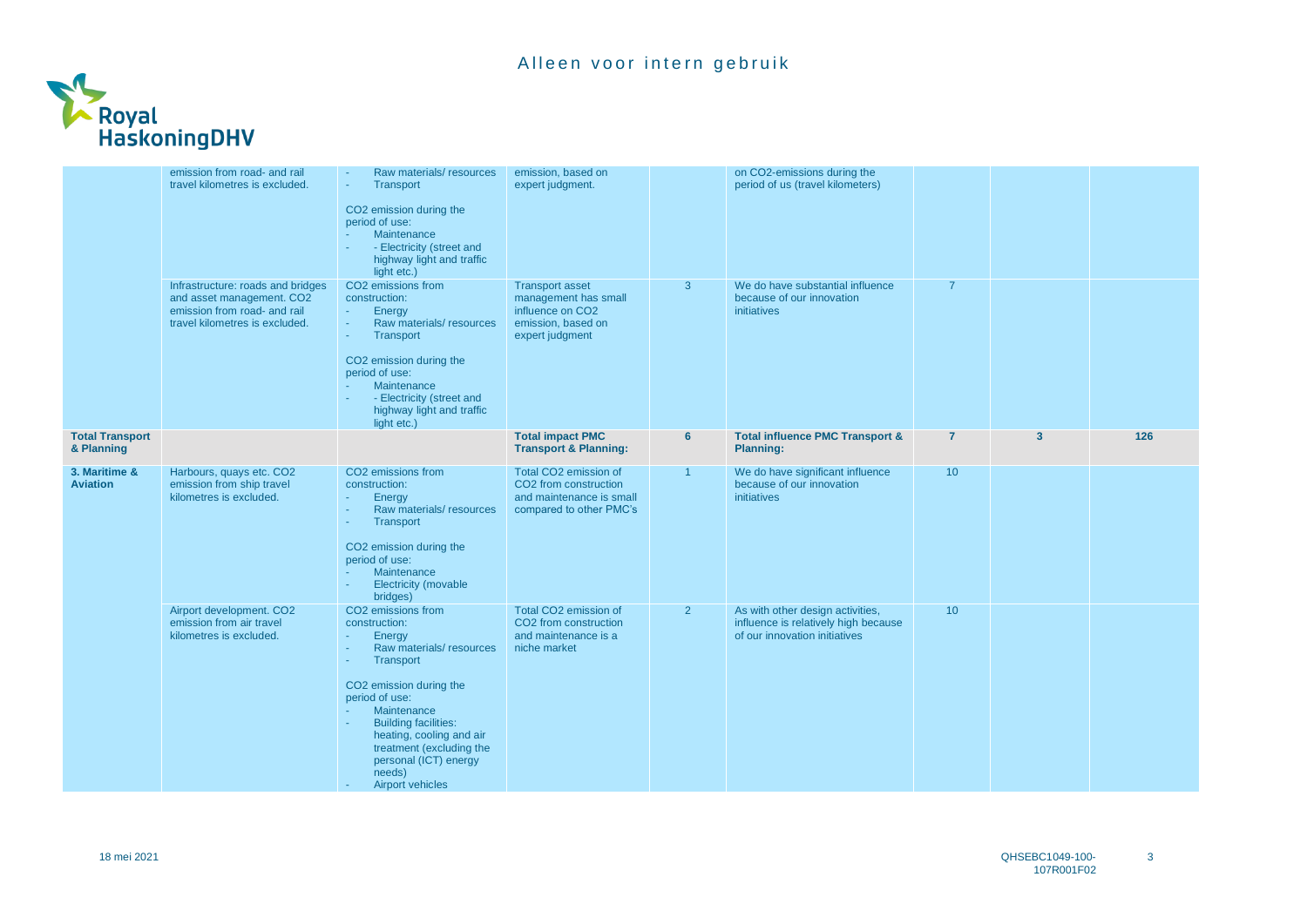

| <b>Total Maritime</b><br>& Aviation |                                                                    |                                                                                                                                                                                         | <b>Total impact PMC</b><br><b>Maritime &amp; Aviation:</b>                                                                                                                         | $\overline{2}$ | <b>Total influence PMC Maritime &amp;</b><br><b>Aviation:</b>                                                              | 10 <sup>°</sup> | 3              | 60 |
|-------------------------------------|--------------------------------------------------------------------|-----------------------------------------------------------------------------------------------------------------------------------------------------------------------------------------|------------------------------------------------------------------------------------------------------------------------------------------------------------------------------------|----------------|----------------------------------------------------------------------------------------------------------------------------|-----------------|----------------|----|
| 4. Water                            | Water technology: Waste water<br>treatment                         | CO <sub>2</sub> emissions from<br>construction:<br>Energy<br>Raw materials/resources<br>Transport<br>CO <sub>2</sub> emission during the<br>period of use:<br><b>Energy consumption</b> | This sector has small<br>impact on total CO2<br>emissions, waste water is<br>more and more also a<br>source of energy and<br>other resources                                       | 3 <sup>1</sup> | We do have significant influence<br>because of our innovation<br>initiatives                                               | 10 <sup>°</sup> |                |    |
|                                     | Water management: Flood<br>protection; coastal development<br>etc. | CO <sub>2</sub> emissions from<br>construction:<br>Energy<br>Raw materials/resources<br>Transport<br>CO2 emission during the<br>period of use:<br>- Maintenance                         | Main source of CO2 is the<br>field of area development.<br>There is a small influence<br>from this sector (expert)<br>judgement)                                                   | 2 <sup>2</sup> | Working on sustainable<br>development we do have<br>substantial influence in the design<br>phase of these projects: medium |                 |                |    |
|                                     | <b>Water Technology: Drinking</b><br>Water                         | CO <sub>2</sub> emissions from<br>construction:<br>Energy<br>Raw materials/resources<br>Transport<br>CO2 emission during the<br>period of use:<br>- Energy consumption                  | Compared to building and<br>transport this sector has<br>small impact on total CO2<br>emissions, waste water is<br>more and more also a<br>source of energy and<br>other resources | 3 <sup>°</sup> | We do have significant influence<br>because of our innovation<br>initiatives                                               | 10 <sup>°</sup> |                |    |
| <b>Total Water</b>                  |                                                                    |                                                                                                                                                                                         | <b>Total impact PMC</b><br>Water:                                                                                                                                                  | $\mathbf{3}$   | <b>Total influence PMC Water:</b>                                                                                          | $\overline{9}$  | $\overline{2}$ | 54 |

| (*) Relative impact |          |
|---------------------|----------|
| Significant         | $8 - 10$ |
| <b>Substantial</b>  | $6 - 7$  |
| Limited             | $4 - 5$  |
| Small               | $1 - 3$  |

(\*\*) influence factor: Significant 8 – 10 Substantial  $6 - 7$ Limited  $4-5$ Small  $1 - 3$ 

(\*\*\*) Share in turn-over based on 2020 annual report. Estimation of Dutch activities per PMC Share in turn-over